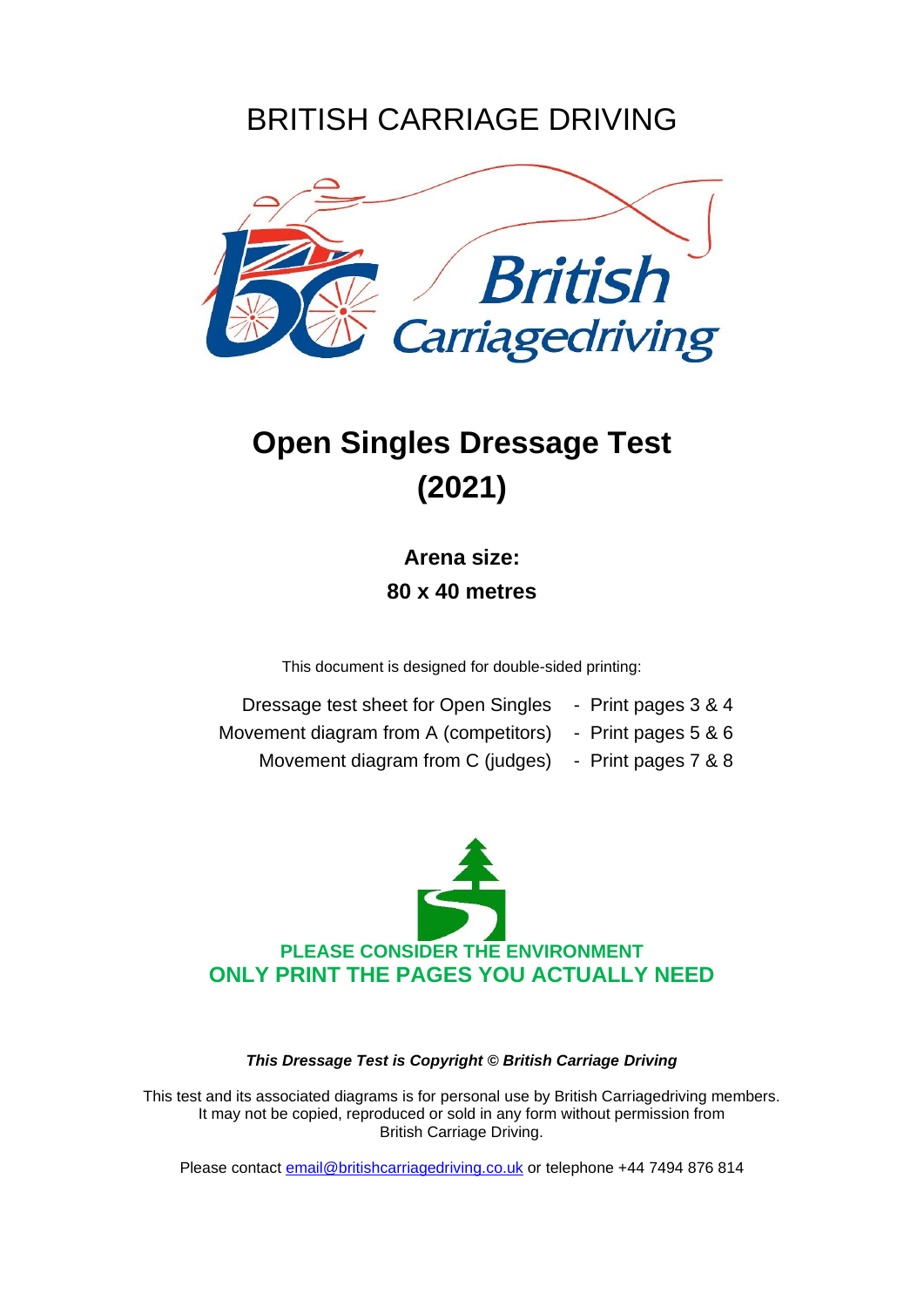#### FILLER PAGE

This page is the inside front cover.

It is here to ensure that test sheets and diagrams print on the correct sides of paper when using double-sided printing.





#### **80 x 40 m dressage arena**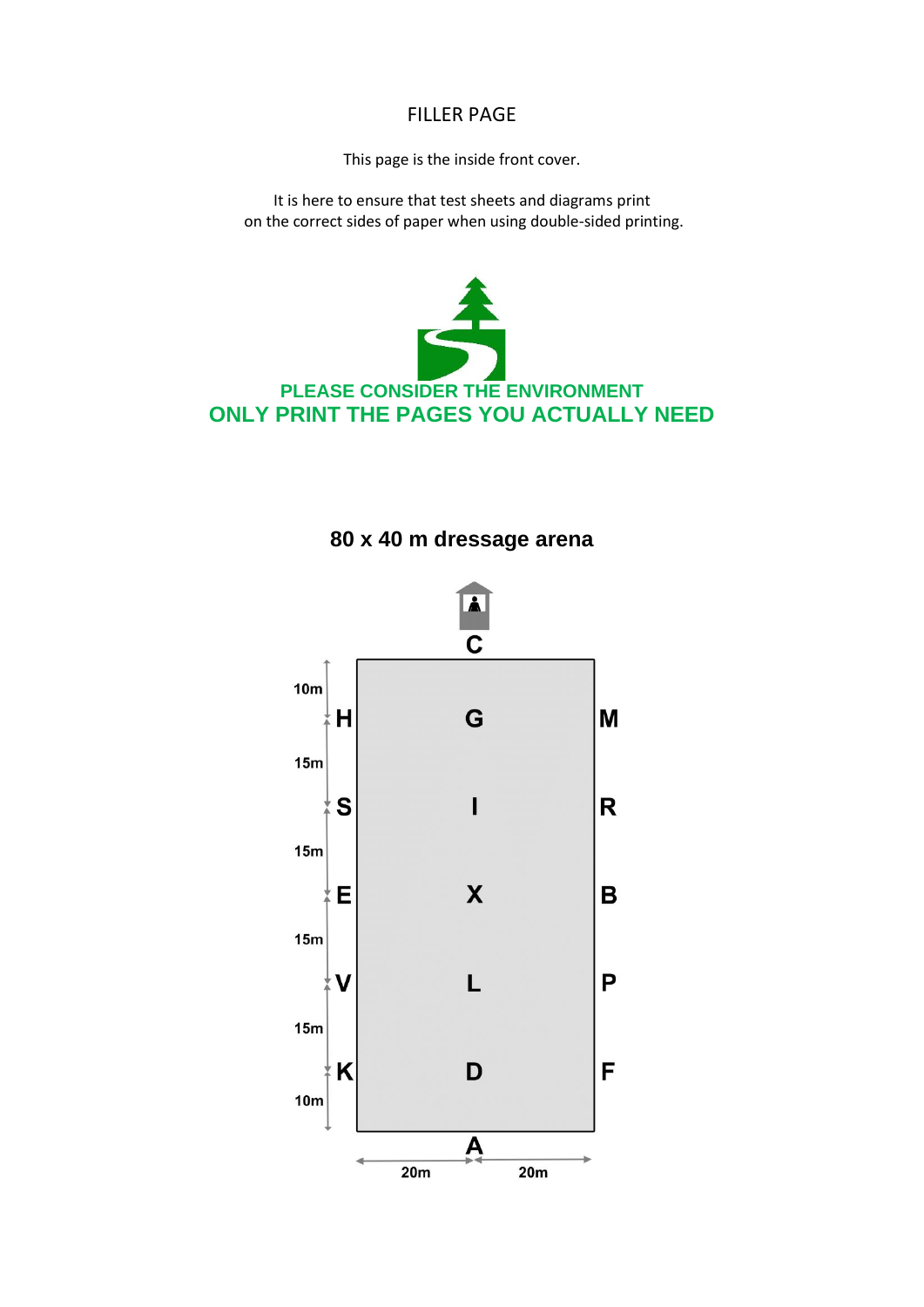## **Driven Dressage Arena:** 80 x 40 metres

#### **British Carriagedriving Open Singles Test** (2021)

JUDGE AT

POSITION

**COMPETITOR** 

NUMBER

| <b>MOVEMENT</b> |                                      |                                                                                                                                                                     | <b>TO BE JUDGED</b>                                                                                | <b>MARK</b> | <b>REMARK</b> |
|-----------------|--------------------------------------|---------------------------------------------------------------------------------------------------------------------------------------------------------------------|----------------------------------------------------------------------------------------------------|-------------|---------------|
| 1               | <b>AXCM</b>                          | Enter in Working Trot. Proceed<br>down centre line without halting.                                                                                                 | Drive on a straight line. Accuracy.<br>Quality of trot                                             |             |               |
| 2               | <b>MIE</b>                           | <b>Medium Trot</b>                                                                                                                                                  | Move off to Working Trot.<br>Quality of Medium Trot, Regularity,<br>Ground Cover, Impulsion.       |             |               |
| 3               | EV<br>$\mathbf{V}$<br><b>VK</b>      | <b>Collected Trot</b><br>Circle left 15m<br><b>Collected Trot</b>                                                                                                   | Quality of collection. Balance,<br>Suppleness, Rhythm, Bending,<br>Accuracy.                       |             |               |
| 4               | ĸ<br>A-F                             | <b>Collected Trot</b><br>Transition to working canter left                                                                                                          | Correct sequence of footfalls in canter<br>transition, correct leg                                 |             |               |
| 5               | <b>FP</b><br><b>PLP</b><br><b>PR</b> | <b>Working Canter Left</b><br>Circle left 20m in working canter<br>with transition to working trot in<br>second half of circle between L & P<br><b>Working Trot</b> | Rhythm, Balance, Fluency of Trot<br>transition                                                     |             |               |
| 6               | <b>RMC</b>                           | Walk                                                                                                                                                                | Regularity, Quality of Steps, Contact                                                              |             |               |
| $\overline{7}$  | <b>CH</b><br><b>HIB</b>              | <b>Working Trot</b><br><b>Medium Trot</b>                                                                                                                           | Quality of Medium Trot, Regularity,<br>Ground Cover, Impulsion.                                    |             |               |
| 8               | <b>BP</b><br>P<br><b>PF</b>          | <b>Collected Trot</b><br>Circle right 15m<br><b>Collected Trot</b>                                                                                                  | Quality of collection. Balance,<br>Suppleness, Rhythm, Bending,<br>Accuracy.                       |             |               |
| 9               | F<br>A-K                             | <b>Collected Trot</b><br>Transition to working canter right                                                                                                         | Correct sequence of footfalls in canter<br>transition, correct leg                                 |             |               |
| 10              | KV<br><b>VLV</b><br><b>VE</b>        | Working Canter right<br>Circle right 20m in working canter<br>with transition to working trot in<br>second half of circle L & V<br><b>Working Trot</b>              | Rhythm, Balance, Fluency of Trot<br>transition                                                     |             |               |
| 11              | EH<br><b>HCM</b>                     | 8-10m deviation in Working Trot<br><b>Working Trot</b>                                                                                                              | Accuracy, Suppleness, Bending,<br>Impulsion                                                        |             |               |
| 12              | <b>MRV</b><br><b>VF</b>              | <b>Extended Trot</b><br><b>Working Trot</b>                                                                                                                         | Transition, Rhythm, Impulsion,<br>Contact, Lengthening of frame and<br>steps, Transition Bending   |             |               |
| 13              | FB                                   | 8-10m deviation in Working Trot                                                                                                                                     | Accuracy, Suppleness, Bending,<br>Impulsion                                                        |             |               |
| 14              | <b>BRI</b><br>Ι.                     | <b>Working Trot</b><br>Halt. Driver on Centre Line.<br>Immobility                                                                                                   | Transitions, On Bit, Clear moment of<br>immobility                                                 |             |               |
| 15              | L                                    | Rein back 5 Steps                                                                                                                                                   | On bit, Obedience, Quality of diagonal<br>steps, contact, straightness                             |             |               |
| 16              | IC                                   | Free walk, 25m loop.<br>Loop to go to the edge of arena                                                                                                             | Freedom, Regularity, Stretching,<br>Overstepping, Energy                                           |             |               |
| 17              | CI                                   | Working Trot, 25m loop.<br>Loop to go to the edge of arena                                                                                                          | Accuracy, Suppleness, Bending,<br>Impulsion                                                        |             |               |
| 18              | IL.                                  | Working Trot 30m loop allowing the<br>horse to stretch.<br>Loop to go to edge of arena.<br>Just before L retake the contact.                                        | Rhythm, Balance, Relaxation, taking<br>the contact, Stretching                                     |             |               |
| 19              | <b>LPFAD</b><br>DG                   | <b>Working Trot</b><br><b>Extended Trot</b>                                                                                                                         | Transition, Rhythm, Impulsion,<br>Contact, Lengthening of frame and<br>steps. Transitions, bending |             |               |
| 20              | G                                    | Halt, Immobility, Salute                                                                                                                                            | Straightness, Balance, to the Bit                                                                  |             |               |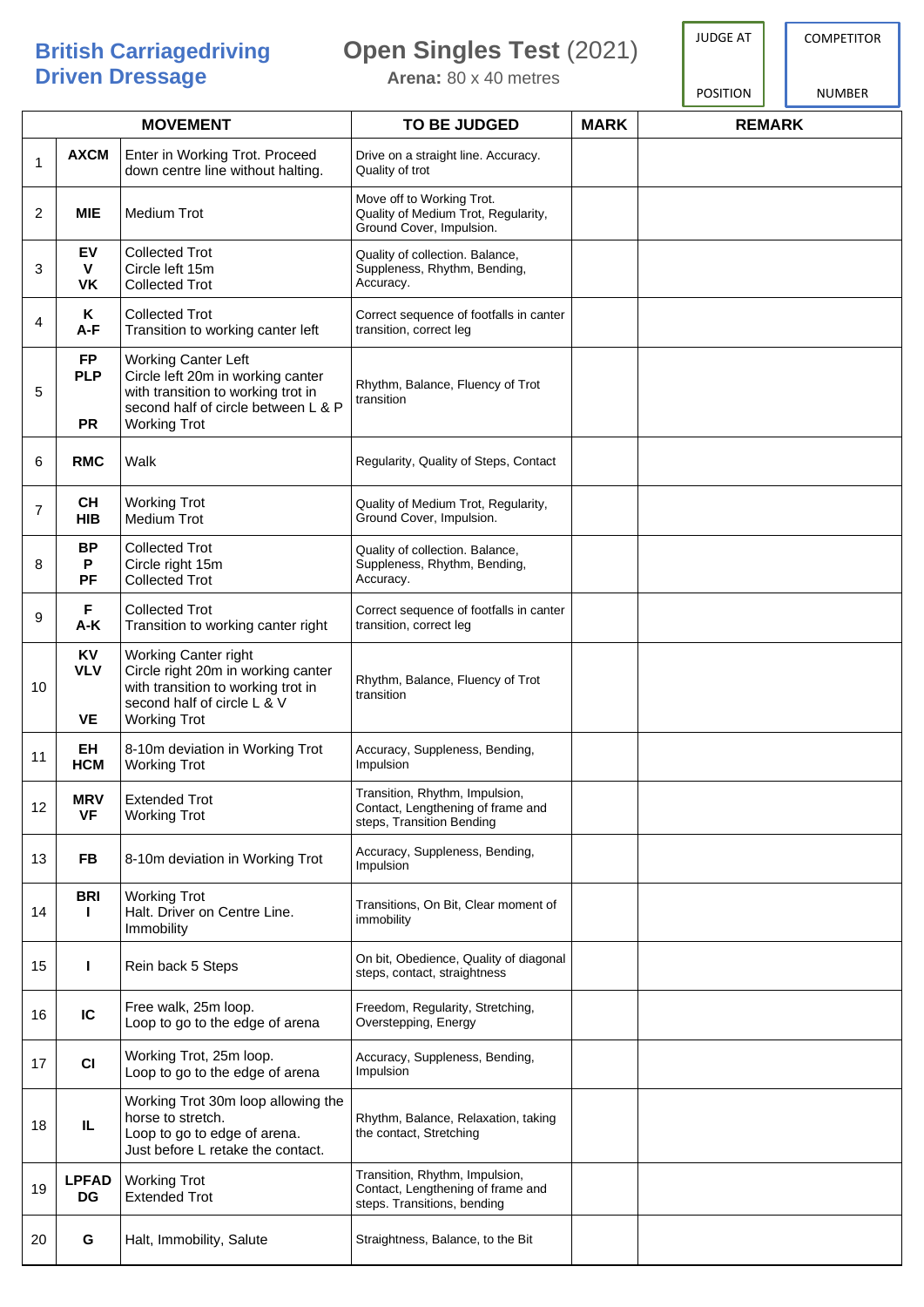**British Carriagedriving Open Singles Test** (2021) **Driven Dressage Arena**: 80 x 40 metres **COMPETITOR** NUMBER JUDGE AT POSITION 21 **ATHLETE** Use of aids, handling of reins and whip, position on the box, accuracy of figures and transitions. The mark must reflect the consistent level of accuracy and quality of the transitions. 22 GENERAL IMPRESSION AND PRESENTATION Appearance of athlete and grooms, correctness, cleanliness of harness and harmonizing with carriage. Fitness, matching and condition of Horse(s), balanced picture of the complete turnout. Harmony between horse(s) and athlete. **MAXIMUM MARKS: 220 CO-EFFICIENT: 0.73 TOTAL THIS PAGE CARRIED OVER**

**FROM PREVIOUS PAGE**

**TOTAL MARK**

All the Judges marks will be added together, multiplied by the co-efficient, divided by the number of Judges and deducted from 160, which will give a penalty score to which are added any incident penalties.

| <b>Incident</b> (to be completed by judge at C) | <b>Penalties</b> |
|-------------------------------------------------|------------------|
|                                                 |                  |
|                                                 |                  |
|                                                 |                  |
| <b>TOTAL PENALTIES</b>                          |                  |

**Signature of Judge................................................................................. position at ……..**

| The scale of Marks |               |  |  |  |  |
|--------------------|---------------|--|--|--|--|
| 10                 | Excellent     |  |  |  |  |
| 9                  | Very good     |  |  |  |  |
| 8                  | Good          |  |  |  |  |
| 7                  | Fairly good   |  |  |  |  |
| 6                  | Satisfactory  |  |  |  |  |
| 5                  | Sufficient    |  |  |  |  |
| 4                  | Insufficient  |  |  |  |  |
| 3                  | Fairly bad    |  |  |  |  |
| 2                  | Bad           |  |  |  |  |
| 1                  | Very bad      |  |  |  |  |
| 0                  | Not performed |  |  |  |  |

#### **Errors of Course Disobedience Dismounting of Grooms**

First incident: 5 penalties<br>Second incident: 10 penalties Second incident: 10 penalties<br>Third incident: Elimination Third incident: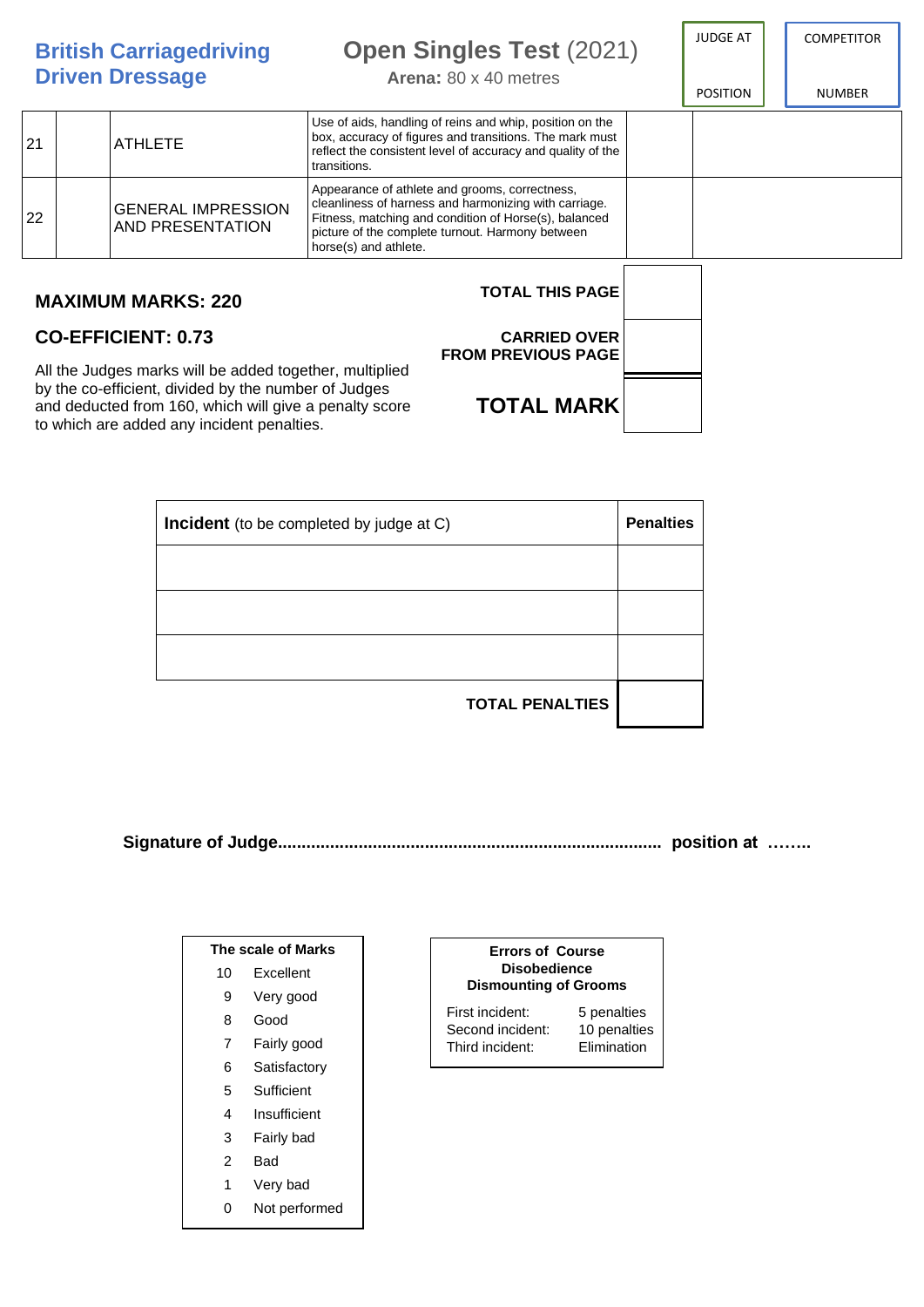## Arena size: 80 x 40



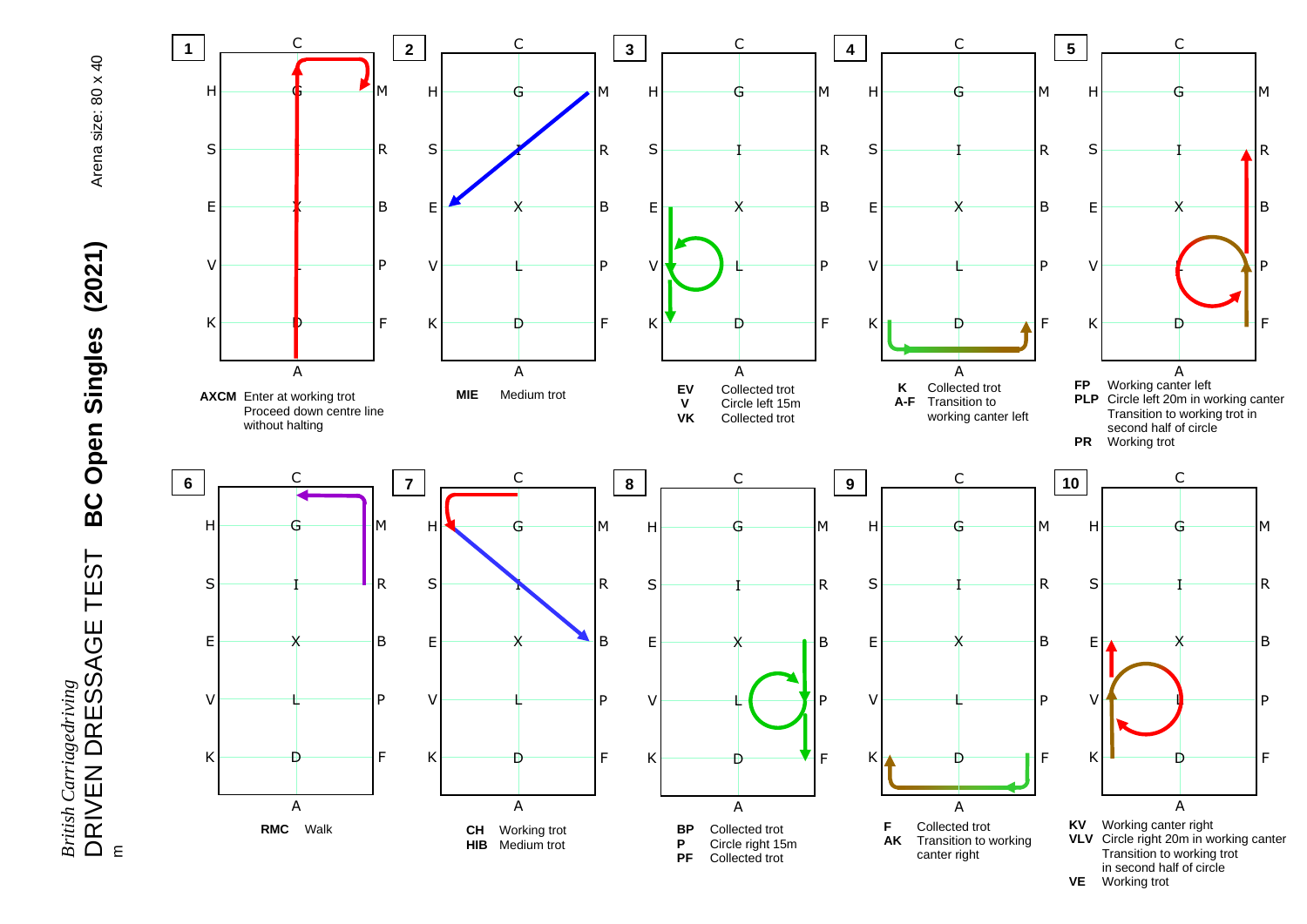# Arena size: 80 x 40 m

# DRIVEN DRESSAGE TEST **BC Open Singles (2021)** Arena size: 80 x 40 m BC Open Singles (2021) **British Carriagedriving<br>DRIVEN DRESSAGE TEST** *British Carriagedriving*

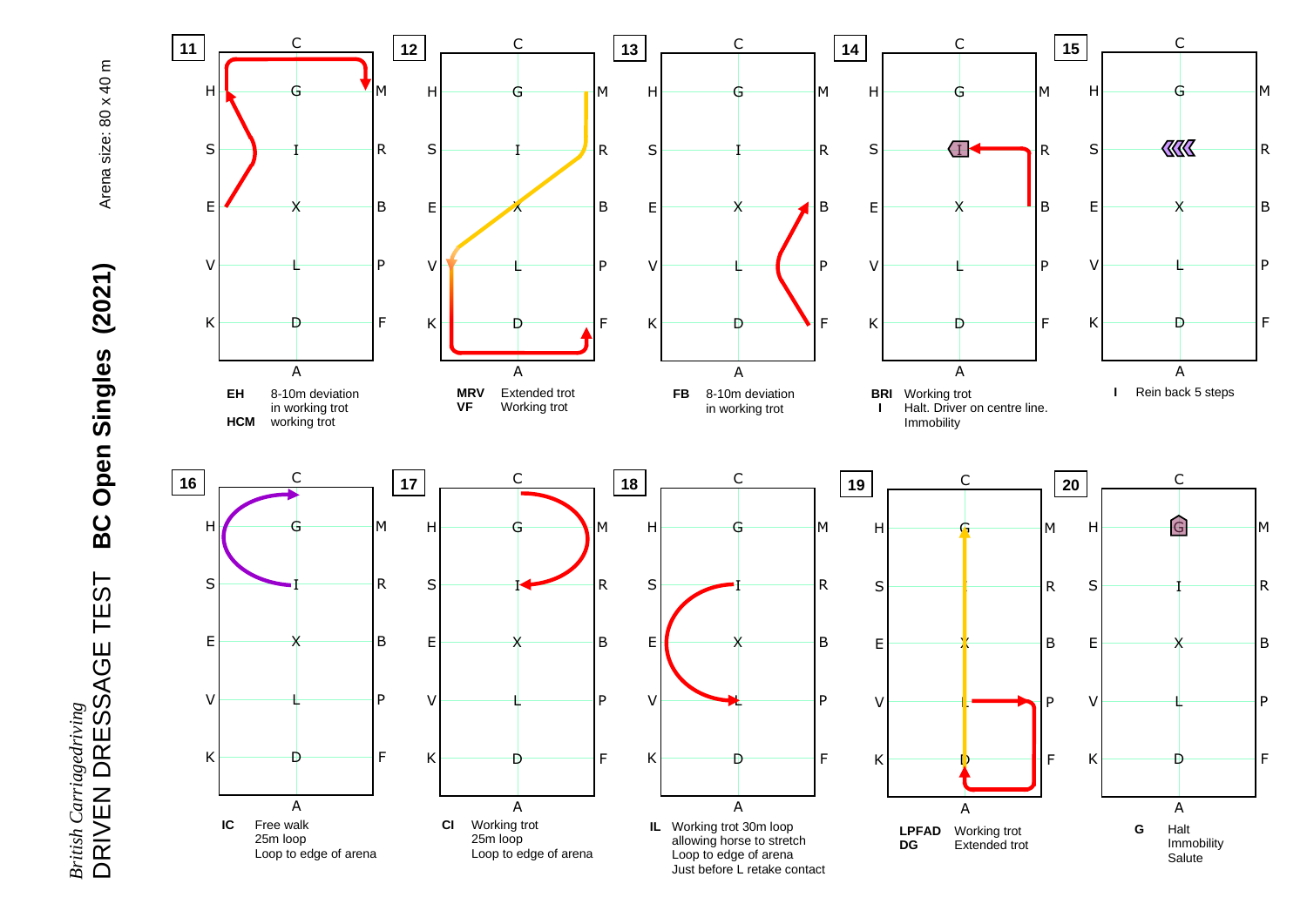

Arena size: 80 x 40

೯ನ *British Carriagedriving*